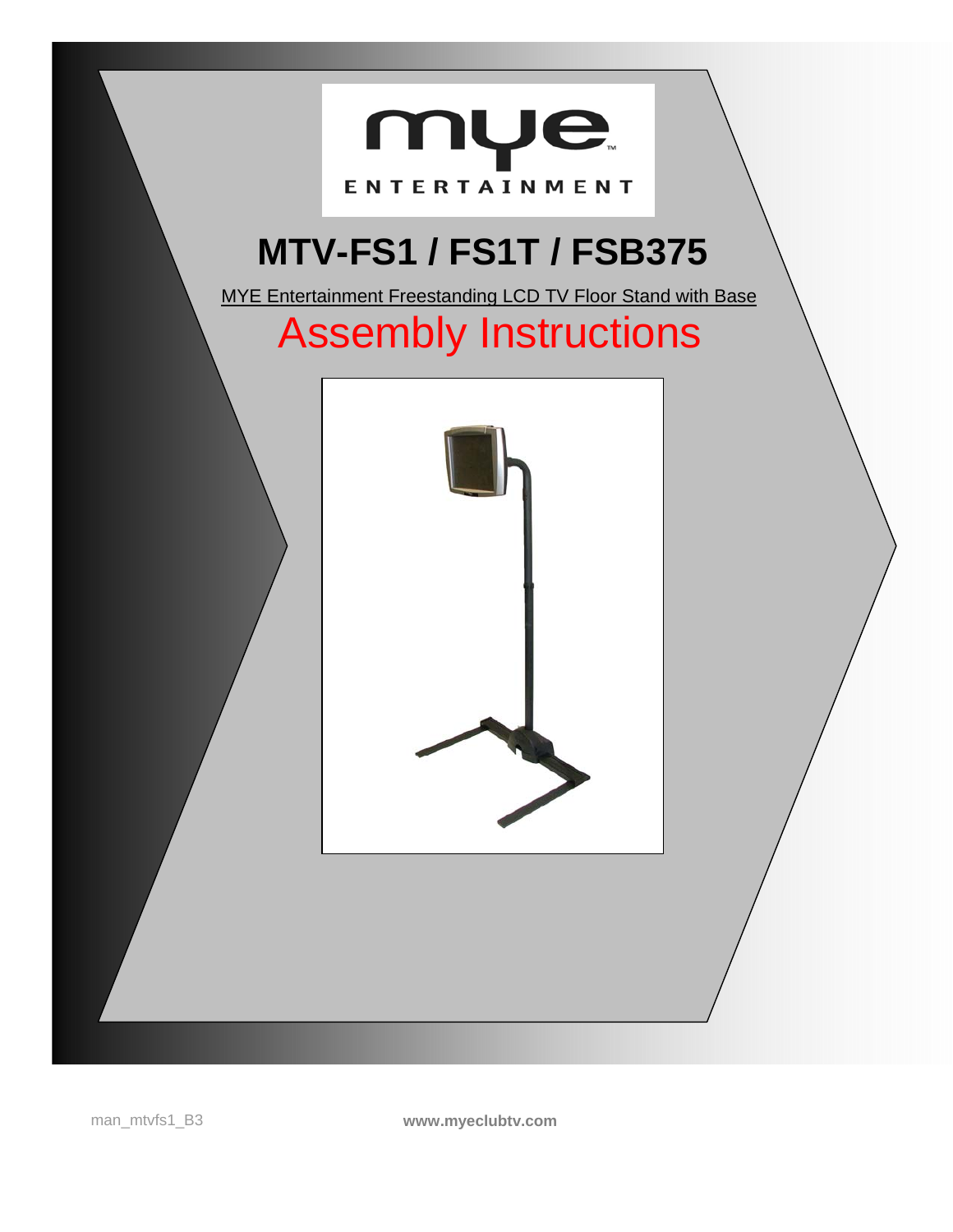# Table of Contents

*Overview:* 

*The MTV-FS Floor Stand is designed to support the MYE Entertainment MTV15 LCD. It offers sturdy free standing support while allowing optimal access and viewing angle.* 

## Parts List

| <b>MTV-FS1-S</b> | <b>MYE LCD TV Floor Stand Upright</b> |                                          |  |
|------------------|---------------------------------------|------------------------------------------|--|
| <b>FSVTL</b>     |                                       | <b>Floor Stand Vertical Tube Lower</b>   |  |
| <b>FSVTU</b>     | 1                                     | Floor Stand Vertical Tube Upper          |  |
| <b>FSHBA</b>     | 1                                     | Floor Stand Hinge Bracket Assembly       |  |
| <b>FSTHW-L</b>   | 1                                     | Floor Stand Horizontal Tube (Weldment)   |  |
|                  |                                       |                                          |  |
|                  |                                       |                                          |  |
|                  |                                       |                                          |  |
| MTV-FSB305       |                                       | <b>MYE LCD TV Floor Stand BASE 30.5"</b> |  |
| <b>FSB305W</b>   |                                       | Base Weldment 30.5"                      |  |
| <b>FSBF</b>      | 2                                     | <b>Floor Stand Base Foot</b>             |  |
| <b>FSBPSB</b>    | 1                                     | Floor Stand Power Supply Bracket         |  |
| FSBCCE305        | 2                                     | Base Cable Chase Extrusion 11.25"        |  |
| FSBCCC305        | 2                                     | Base Cable Chase Cover 11.25"            |  |
| <b>FSBEC</b>     | $\overline{2}$                        | Base End Cap                             |  |
| <b>FSBC</b>      | 1                                     | Floor Stand Base Cover Assembly          |  |
|                  |                                       | <b>Base Cover - Front</b>                |  |
|                  |                                       | Base Cover - Rear                        |  |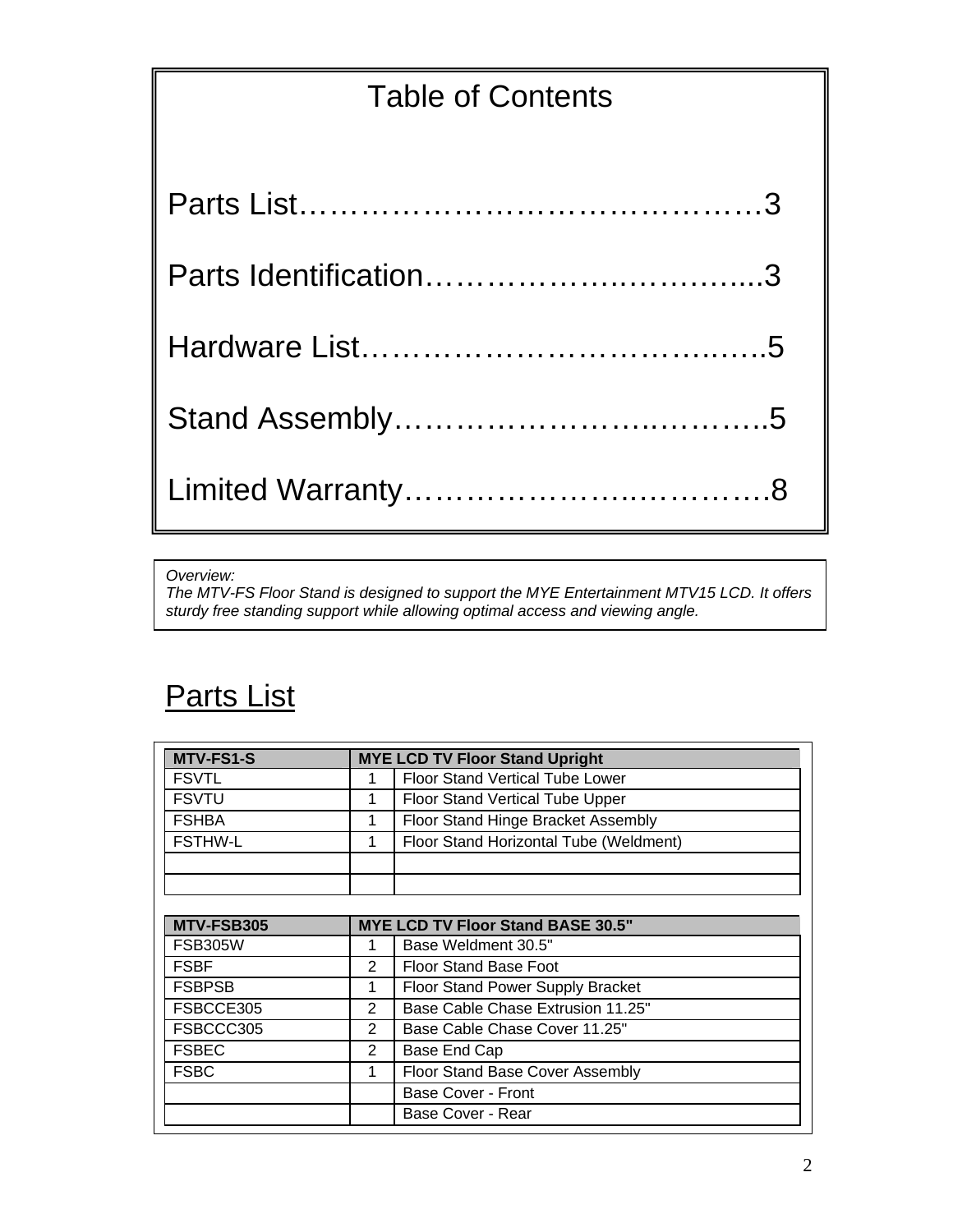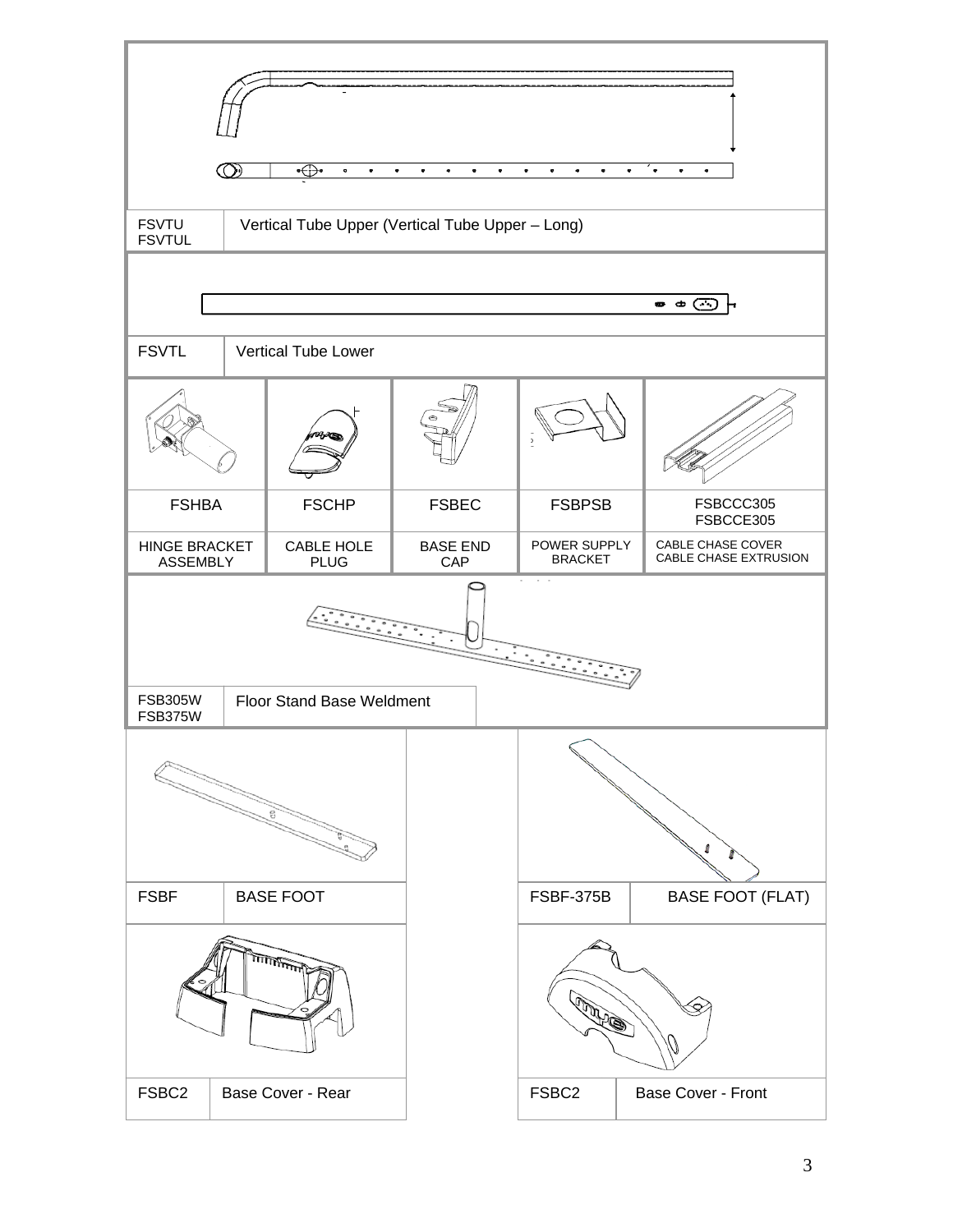### **Hardware List**

|                | <b>BASE ASSEMBLY HARDWARE</b>           | <b>PLACEMENT DESCRIPTION</b>                       |
|----------------|-----------------------------------------|----------------------------------------------------|
| 4              | 1/4-20 x 7/8" Socket Head Cap Screw     | Feet to Base Weldment                              |
| 4              | 1/4-20 x 5/8" Phillips Head Screw       | Base End Cap / Base Cover Extrusion                |
| $\overline{2}$ | 1/4-20 x 2-1/2 Socket Head Cap Screw    | Base Cover Front to Base Weldment                  |
| $\overline{2}$ | 1/4-20 x 1-3/8" Socket head Cap Screw   | Base Cover Rear to Base Weldment                   |
| $\overline{2}$ | #8-32 x 7/16 Phillips Head Self Tapping | Base Cover Front to Base Cover Rear                |
| 4              | 1/4 -20 X .25 Kep Locking Nut           | Treadmill Flat Feet to Bade Weldment (FS375B FEET) |
|                |                                         |                                                    |
|                |                                         |                                                    |
|                | UPPER STAND ASSEMBLY HARDWARE           | <b>PLACEMENT DESCRIPTION</b>                       |
| 2              | 1/4-20 x 1/4" Socket Head Cap Screw     | Lower Vertical Tube to Base Weldment               |
| 2              | 1/4-20 x 1/4" Socket Head Cap Screw     | Lower Vertical Tube to Upper Vertical              |
| 2              | 1/4-20 x 1/4" Socket Head Cap Screw     | Upper Vertical Tube to Upper Horizontal (Optional) |
| 2              | 1/4-20 x 1/4" Socket Head Cap Screw     | Upper Vertical Tube to Hinge Bracket Assembly      |

## STAND ASSEMBLY



Determine the width of the 2 stand feet in relation to the cardio equipment it is to be placed in front of. Use the 1/4x20 socket head screws to secure the Feet to the stand Base Weldment.



Install the Base End Cap and then slide the Cable Chase Extrusion into place on the Base Weldment.





**For TREADMILLS (cont.)** Attach the flat stand feet through the bottom of the Base holes using the 1/4x20 Kep Locking Nuts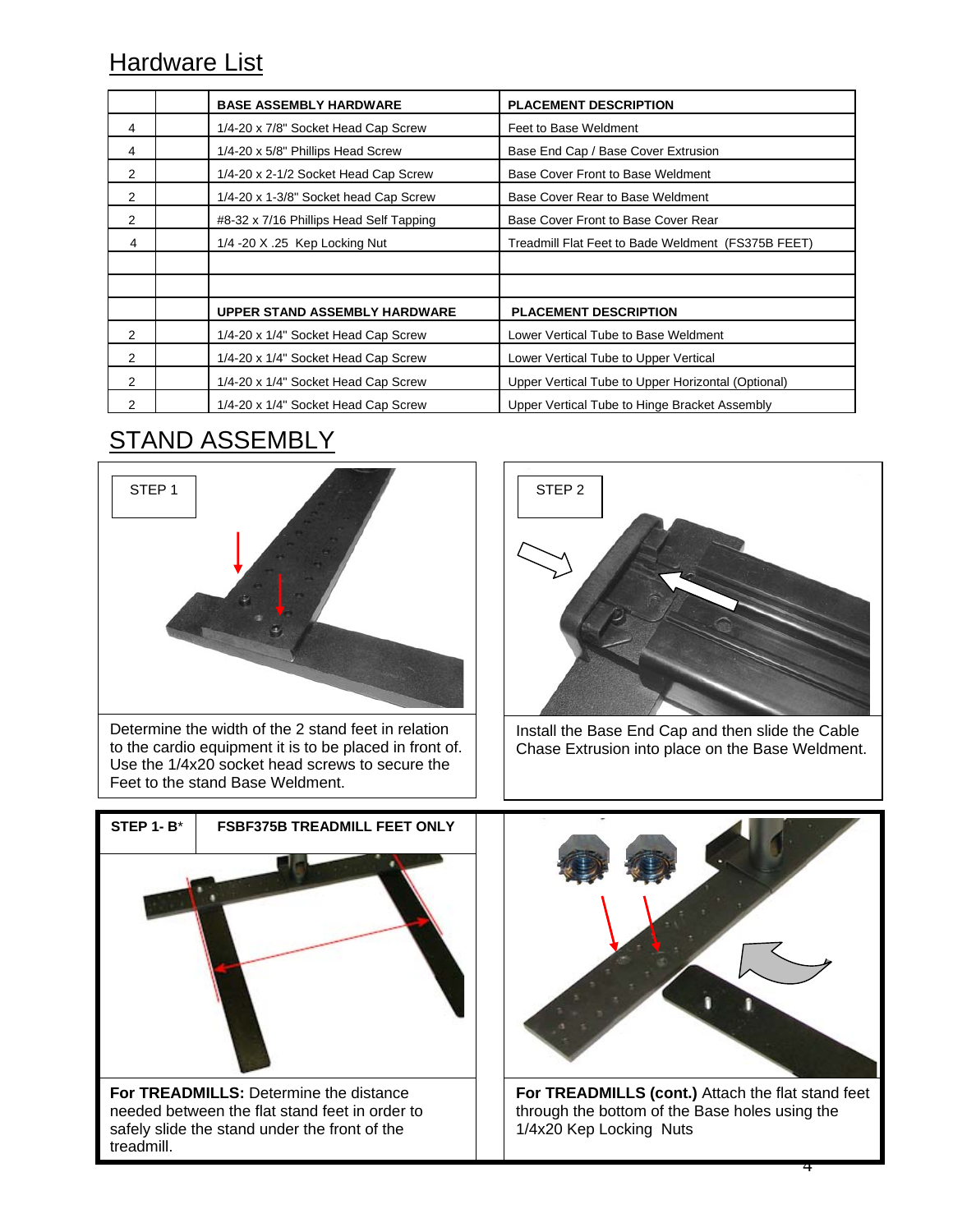

After sliding the Base Cable Chase Extrusion into the Base End cap, attach it to the Base Weldment using the (2) 1/4x20socket head screws



Snap the Cable Chase Cover into place on the Base Cable Chase Extrusion.





Insert the Vertical Tube Upper into the lower tube. Align the holes in each to tube at the desired screen height. Secure using the Socket Head Cap Screws.



With the Upper and Lower Vertical Tubes installed run the low voltage power and RG6 coaxial cable through the stand and out the lower vertical cable access hole. Place the power supply in the Power Supply Bracket.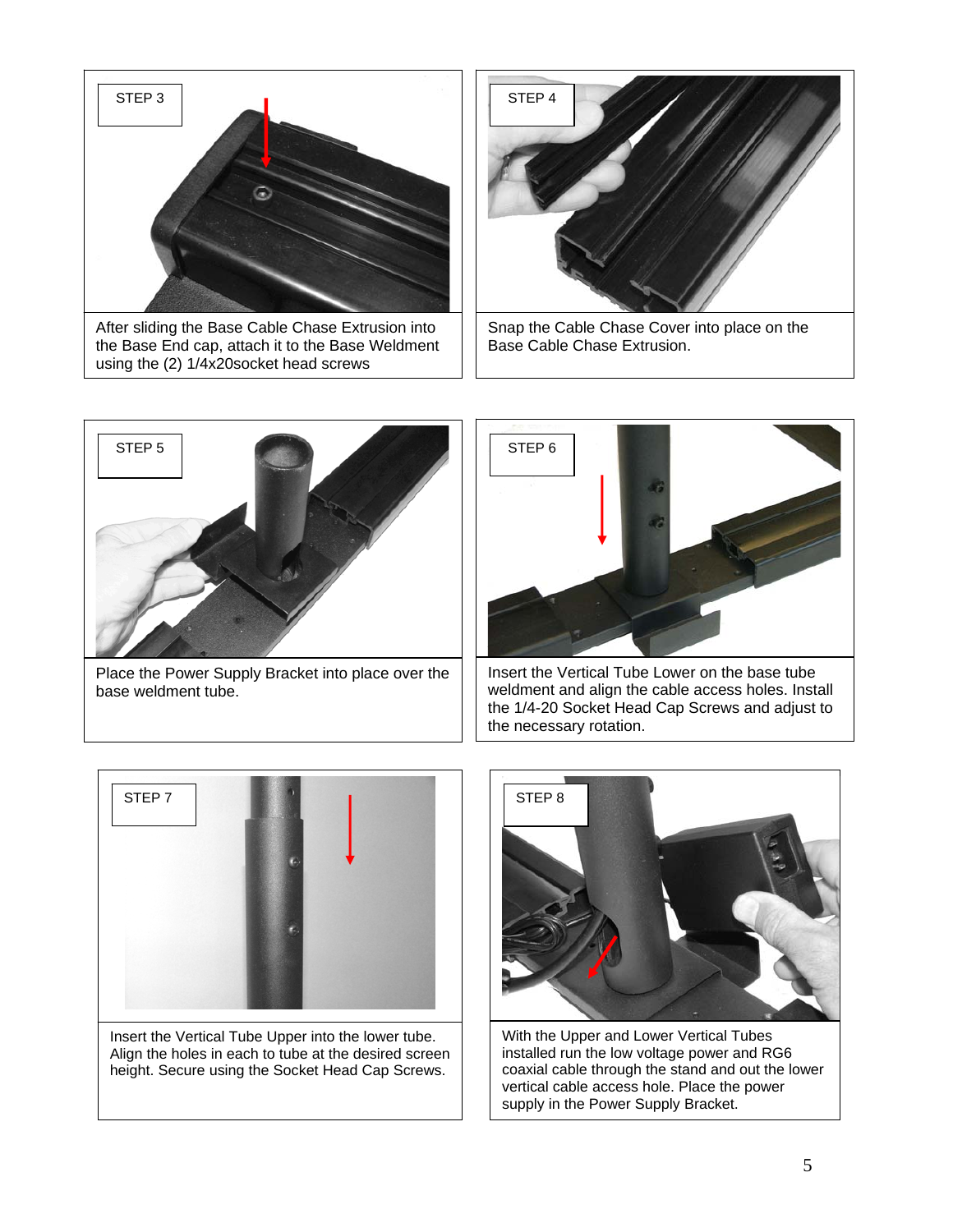

Connect power supply and coaxial cords. Place Base Cover Rear onto Cable Chase and run all cables through front access hole. Secure the Base Cover Rear to Base Weldment through holes A.



Mate the Base Cover Front onto Base Cover Rear routing all cables through the cable access hole.



Secure the Base Cover Front to Stand Base Weldment through holes B. Run the RG6 coax cable and the 110 AC power cord out the Base Cover wire hole. Attach with .25x20 socket head screws.



Attach the Hinge Bracket Assembly to the Stand Vertical Upper Tube and run the Dual Cable RG6 and 110 AC cable out the end. Secure by using Socket Cap Head Screws.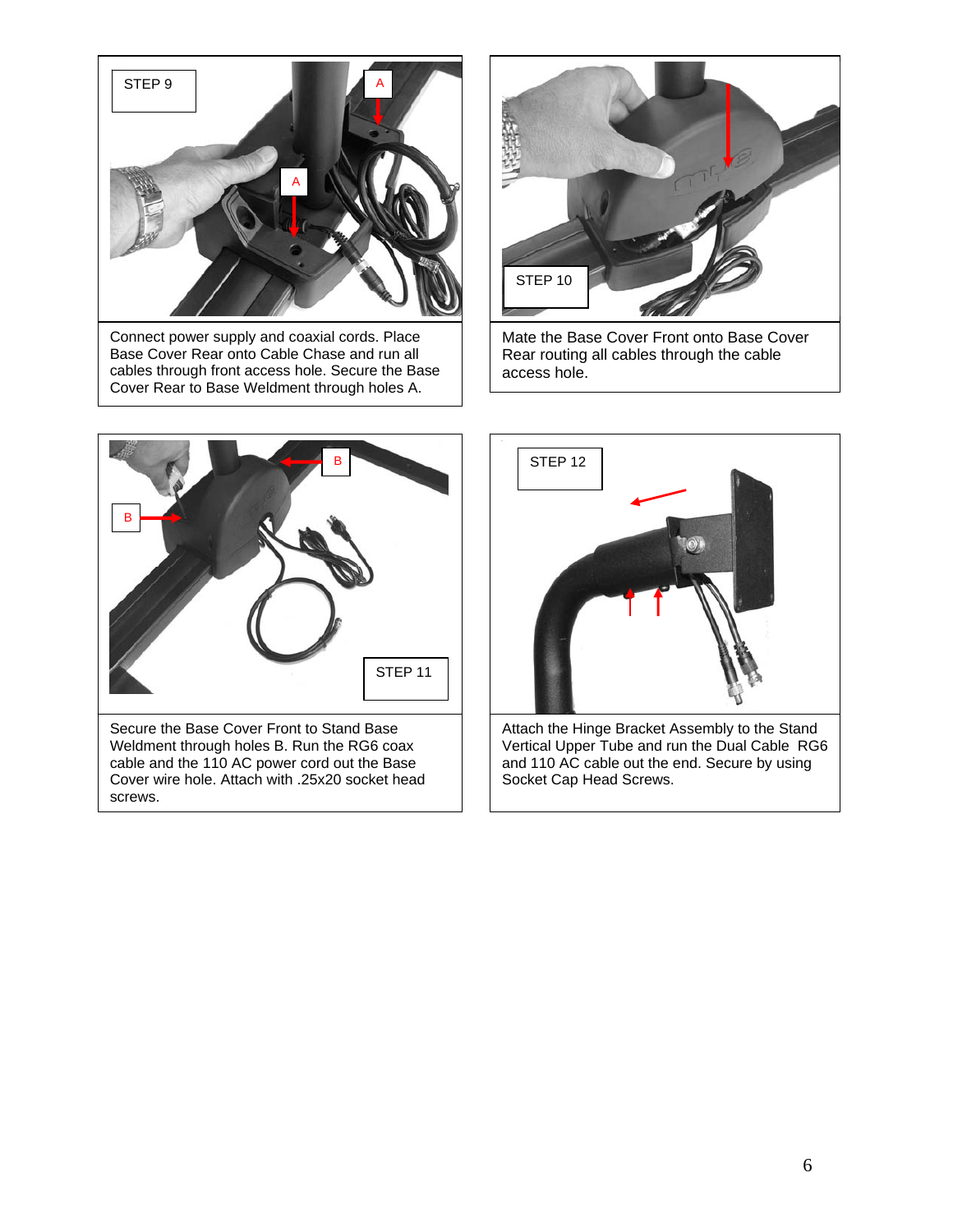**PLEASE READ THESE WARRANTY TERMS AND CONDITIONS CAREFULLY BEFORE USING YOUR MYE ENTERTAINMENT PRODUCT. BY USING THE EQUIPMENT, YOU ARE CONSENTING TO BE BOUND BY THE FOLLOWING WARRANTY TERMS AND CONDITIONS.** 

#### LIMITED WARRANTY

MYE ENTERTAINMENT (MYE) WARRANTS ALL NEW MYE PRODUCTS TO BE FREE FROM DEFECTS IN MATERIALS AND MANUFACTURERS FOR THE WARRANTY PERIODS SET FORTH BELOW. THE WARRANTY PERIODS COMMENCE ON THE INVOICE DATE OF THE ORIGINAL PURCHASE. THIS WARRANTY APPLIES ONLY AGAINST DEFECTS DISCOVERED WITHIN THE WARRANTY PERIOD AND EXTENDS ONLY TO THE ORIGINAL PURCHASER OF THE PRODUCT. PARTS REPAIRED OR REPLACED UNDER THE TERMS OF THIS WARRANTY WILL BE WARRANTED FOR THE REMAINDER OF THE ORIGINAL WARRANTY PERIOD ONLY. TO CLAIM UNDER THIS WARRANTY, THE BUYER MUST NOTIFY MYE OR YOUR AUTHORIZED MYE ENTERTAINMENT DEALER WITHIN 30 DAYS AFTER THE DATE OF DISCOVERY OF ANY NONCONFORMITY AND MAKE THE AFFECTED PRODUCT AVAILABLE FOR INSPECTION BY MYE ENTERTAINMENT OR ITS SERVICE REPRESENTATIVE. MYE ENTERTAINMENT PRODUCTS DEEMED DEFECTIVE BY A MYE ENTERTAINMENT REPRESENTATIVE WILL BE ISSUED A RETURN AUTHORIZATION NUMBER. MYE ENTERTAINMENT WILL NOT ACCEPT RETURNS WITHOUT A RETURN AUTHORIZATION NUMBER. MYE ENTERTAINMENT RESERVES THE RIGHT, AT THEIR OPTION, TO REPAIR OR REPLACE THE PRODUCT AFTER VERIFICATION OF DEFECT. PRODUCT THAT FAILS AFTER THE WARRANTY PERIOD EXPIRES WILL BE REPAIRED OR REPLACED AT THE CURRENT PART AND LABOR PRICING AFTER AUTHORIZATION FROM THE CUSTOMER. REPAIRS ARE WARRANTED FOR 90 DAYS. MYE ENTERTAINMENT'S OBLIGATIONS UNDER THIS WARRANTY ARE LIMITED AS SET FORTH BELOW:

WARRANTY PERIODS AND COVERAGE: MTV-FS1 1 YEAR MTV-FS1T MTV-FSB375

#### CONDITIONS AND RESTRICTIONS:

THIS WARRANTY IS VALID ONLY IN ACCORDANCE WITH THE FOLLOWING CONDITIONS: THE WARRANTY APPLIES TO THE MYE ENTERTAINMENT PRODUCT ONLY 1) WHILE IT REMAINS IN THE POSSESSION OF THE ORIGINAL PURCHASER AND PROOF OF PURCHASE IS DEMONSTRATED. 2) IT HAS NOT BEEN SUBJECT TO ACCIDENT, MISUSE, ABUSE, IMPROPER SERVICE, MECHANICAL OR ELECTRICAL NON-MYE ENTERTAINMENT AUTHORIZED MODIFICATION. 3) CLAIMS MADE WITHIN THE WARRANTY PERIOD. THIS WARRANTY DOES NOT COVER DAMAGED OR FAILURE CAUSED BY ELECTRICAL WIRING NOT BEING IN COMPLIANCE WITH ELECTRICAL CODES OR MYE'S OWNER MANUAL SPECIFICATIONS, OR FAILURES TO PROVIDE REASONABLE AND NECESSARY MAINTENANCE AS OUTLINED IN THE OWNER'S MANUAL.

WARRANTIES OUTSIDE THE UNITED STATES AND CANADA MAY VARY. PLEASE CONTACT YOUR LOCAL DEALER FOR DETAILS.

LIMITED WARRANTY SHALL NOT APPLY TO:

- 1) SOFTWARE UPGRADES.
- 2) NORMAL WEAR AND TEAR, CONSUMABLES AND COSMETIC ITEMS INCLUDING BUT NOT LIMITED TO LABELS.
- 3) REPAIRS REFORMED ON MYE PRODUCTS MISSING A SERIAL NUMBER OR WITH A SERIAL TAG THAT HAS BEEN ALTERED, REATTACHED OR DEFACED.
- 4) SERVICE CALLS TO CORRECT INSTALLATION OF THE PRODUCT OR INSTRUCT OWNERS ON HOW TO USE THE PRODUCT.
- 5) PICK UP AND DELIVERY INVOLVING REPAIRS
- 6) ANY LABOR COSTS INCURRED BEYOND THE APPLICABLE LABOR WARRANTY PERIOD
- 7) THE USER IS CAUTIONED THAT CHANGES OR MODIFICATIONS NOT EXPRESSLY APPROVED BY THE MANUFACTURER OF THE PRODUCT COULD VOID THE USER'S AUTHORITY TO OPERATE THE PRODUCT.